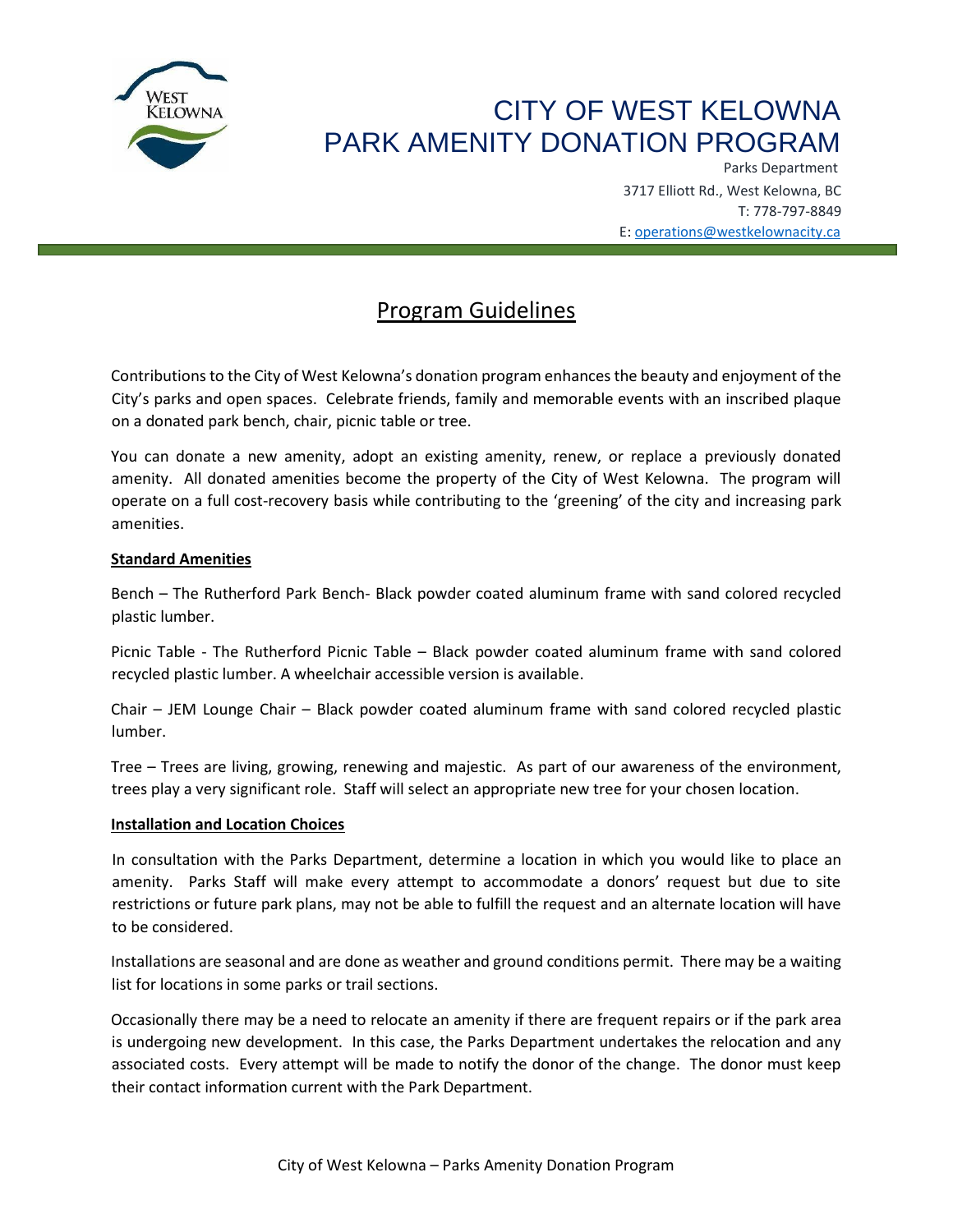# **Term**

Benches, tables and chairs will be maintained by the City for the term of the agreement. **The Donor is responsible for contacting the City prior to the end of the term if they wish to continue their donation.** 

If the donor wishes to continue their donation, staff will assess the amenity to determine if renewal or replacement is required. Based on this assessment, the donor will then have the option to renew the existing donation for an additional 5-year term or replace the amenity at market cost. Additional terms cannot be prepaid.

If the donor does not contact the City, or chooses not to renew or replace the amenity, the plaque will be removed and the amenity and/or site may become available to a new donor. The plaque will be retained by the City for six months from time of removal.

A tree donation is for the life of the tree with a ten-year guarantee: if the tree dies within the 10 years of the donation, the City will replace it. After 10 years, if the tree declines or the site is needed for another use, the City may remove the tree and plaque. The City will use reasonable efforts to notify the donor of significant changes.

The City will cover the cost of replacement due to damage or theft once during the 10-year term. Additional occurrences of theft or damage will be covered at the donor's cost.

#### **Pricing**

All prices include the acquisition, installation and maintenance of your donation for the term of the agreement. Program costs are based on current development standards and are subject to annual review or if standards are changed.

#### **Tax Receipts**

A tax receipt will be issued to the extent permitted by the *Income Tax Act*. All donations will receive a tax receipt via mail at the beginning of the following year in which the donation was made.

If multiple people are contributing to a single donation, then all donation funds must be collected by one donor. Tax receipts will be made out to the 'Donor', unless a letter is provided at the time of payment indicating names, addresses and amounts for other donors.

#### **Other**

- The donation of an amenity in no way constitutes ownership of the item by the donor, nor the land upon which it is situated, or the surrounding lands. The City retains the right to use the lands adjacent to these donated items, as it deems appropriate, up to and including the moving of the amenity to another location. Every attempt will be made to ensure the amenity is relocated as close to the original location as is feasible.
- The addition of amenities may be restricted in some parks as determined by the Parks Manager, from time to time, in order to ensure a reasonable balance of amenities and open space.
- The City understands that the donated amenity may have sentimental value; however, park amenity donations are not intended to be memorials. Donations do not give the right for the scattering or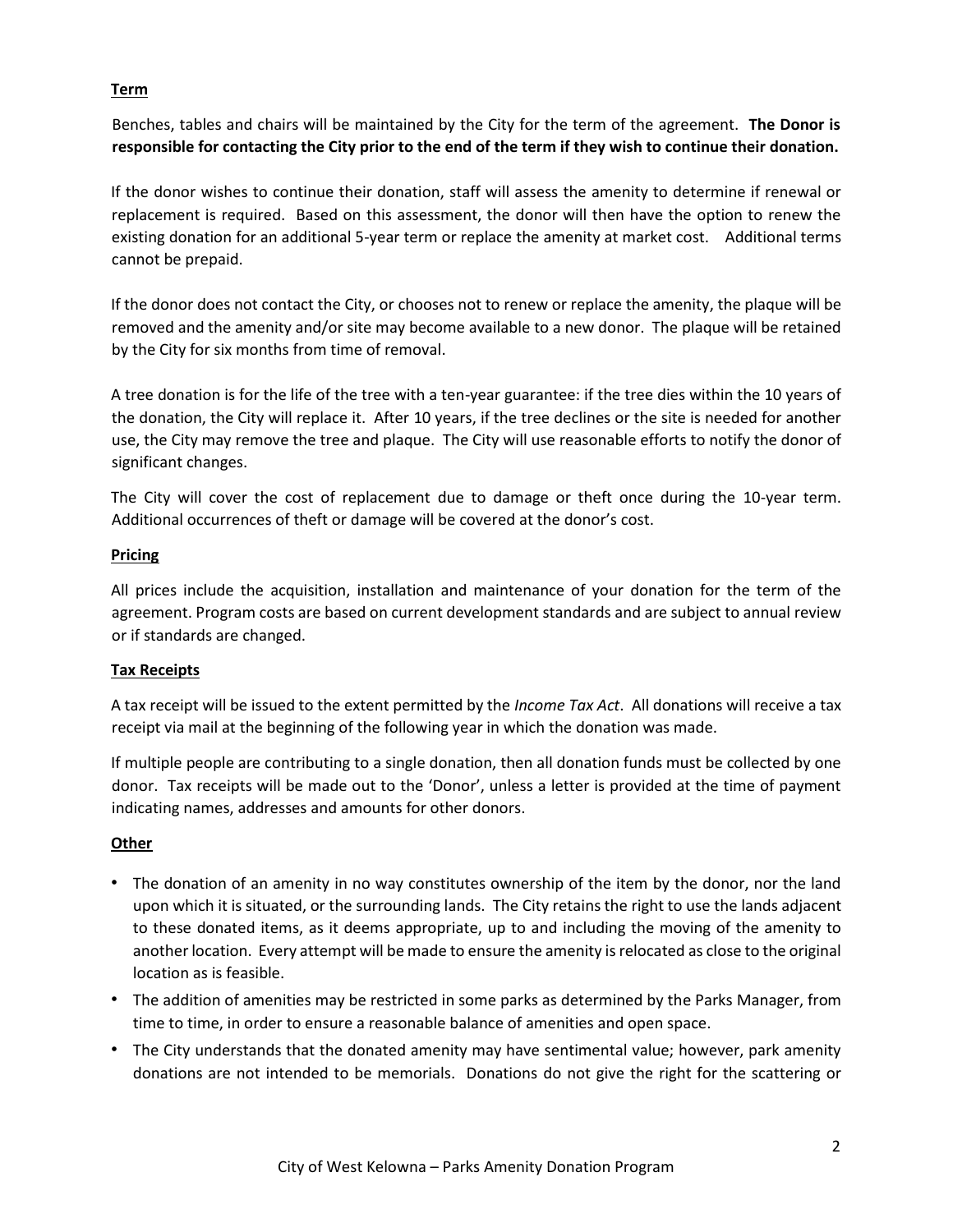interment of cremated remains nor the placement or attachment of objects or mementos on or adjacent to the amenity.

- If an amenity is damaged, destroyed or defaced, within the first ten years, to an extent that in the opinion of the Parks Manager replacement is required, the City will replace it at no cost to the donor.
- The Parks Department may elect not to replace a bench that has reached the end of its term for reasons of security, safety, park reconfiguration or maintenance issues. Donors who wish to continue further terms in these cases will be offered another site at the current price.
- An amenity placed within a park or public space that predates the City's Amenity Donation Program will follow the current program guidelines for renewal and/or replacement. The City will, to its best ability, contact the original donor prior to removal or replacement of an amenity.

#### **Donor Obligation**

To contact the City Parks Department at 778-797-8849 prior to the term ending to discuss continuing or ending your donation. The donor must keep their contact information current with the Park Department.

# **City's Obligation to the Donor**

If the Parks Department has not received a request to continue the donation, the Parks Department will attempt to contact the Donor(s), via telephone and mail, giving a three months' grace for the Donor to respond. If after three months there is still no contact the Parks Department will then offer the amenity to a new donor. The City, if possible, will remove and retain the plaque up to six months after removal. After six months, the plaque will be repurposed or destroyed.

# **PROCESS**

- 1. For information on the program, call the Parks Department at 778-797-8849.
- 2. Complete an application and email to operations@westkelownacity.ca; mail Attn: Parks Dept. at 2760 Cameron Rd., West Kelowna, B.C., V1Z 2T6; Fax to 778-797-2251 or visit our Parks Office @ 3717 Elliott Rd., West Kelowna, B.C., V4T 2H7. Office hours are Mon – Fri, 8 am – 4 pm, closed 12 – 1 pm. Please do not submit payment with this application.
- 3. Parks staff will contact you to discuss your donation application and proposed site.
- 4. Once the application has been reviewed and accepted by City Staff, you will receive an invoice with payment information.
- 5. Payment can be made by cheque only.
- 6. Parks staff will order the amenity and obtain a plaque proof for your approval.
- 7. Staff will notify you when the amenity has been installed.
- 8. A Tax Receipt will be issued at the beginning of the following year.